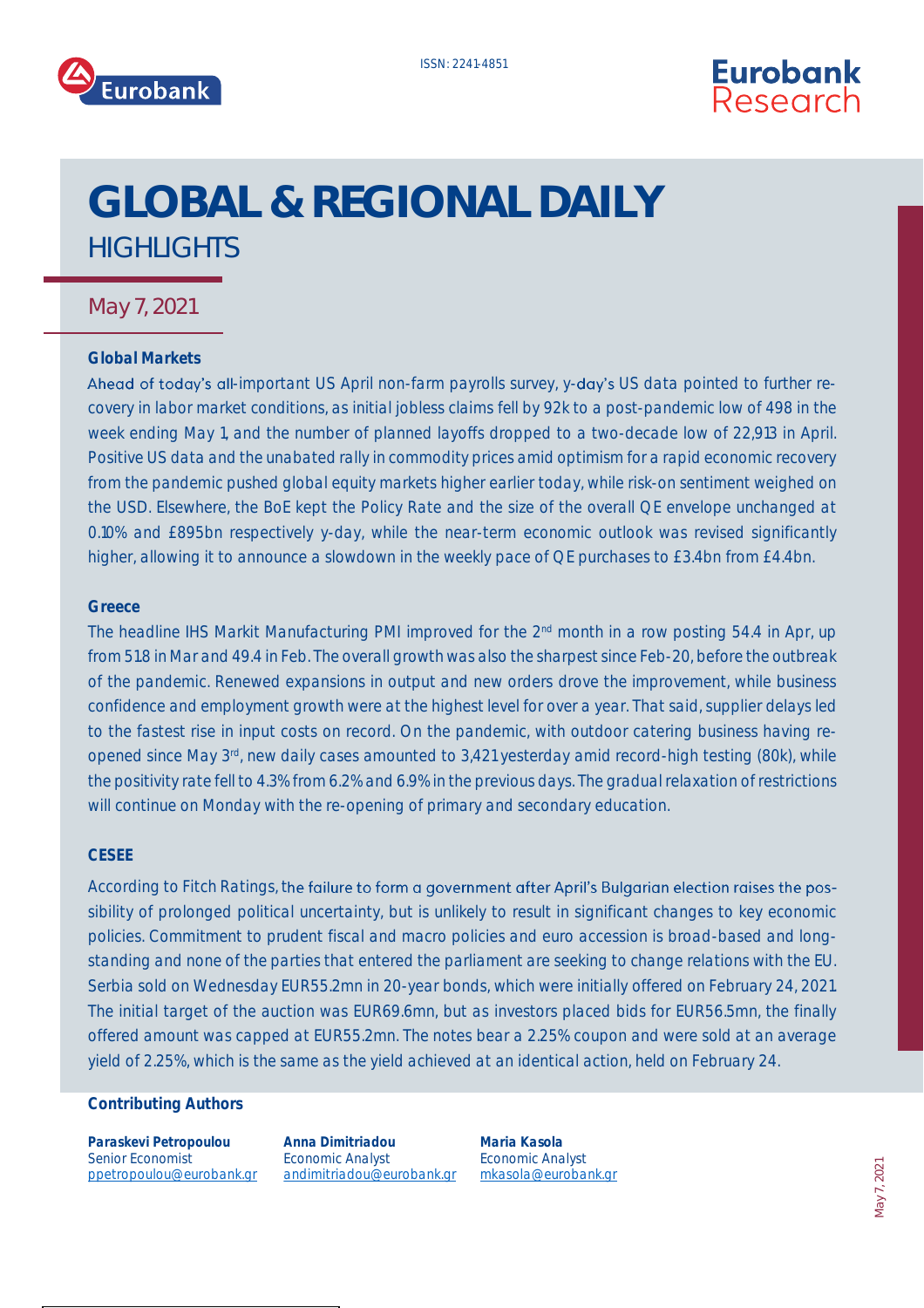

## **Eurobank** Research

#### GLOBAL MARKETS

| <b>STOCK THAT KETS</b> |         |             | <b>FUREA</b> |        |         |             |               | GOVERNMENT DUNGS |                  |        |  |
|------------------------|---------|-------------|--------------|--------|---------|-------------|---------------|------------------|------------------|--------|--|
| Last                   | ΔD      | <b>AYTD</b> |              | Last   | ΔD      | <b>AYTD</b> | (vields)      | Last             | ∆Dbps            | ΔYTD t |  |
| 4201.62                | 0.82%   | 11.9%       | EUR/USD      | 1.2062 | $0.0\%$ | $-1.3%$     | $UST - 10$ vr | 1.57             |                  | -65    |  |
| 29357.82               | 0.1%    | 7.0%        | GBP/USD      | 1.3917 | 0.2%    | 1.8%        | Bund-10vr     | $-0.23$          |                  | -34    |  |
| 441.02                 | $-0.1%$ | 10.5%       | USD/JPY      | 109.1  | 0.0%    | -5.4%       | $JGB - 10vr$  | 0.09             | $\left( \right)$ |        |  |
|                        |         |             |              |        |         |             |               |                  |                  |        |  |











#### **GREECE**

| Government Bonds      |      |              |               |  |  |
|-----------------------|------|--------------|---------------|--|--|
| (yields)              | Last | <b>ADbps</b> | <b>AYTDbr</b> |  |  |
| 5Y Bond               | 0.16 | -1           | Q             |  |  |
| 10Y Bond              | 0.96 | -1           | 34            |  |  |
| ∆(10YBund-<br>10YGGB) | 1.18 |              | -1            |  |  |
|                       |      |              |               |  |  |





#### EMERGING MARKETS

| <b>Stock markets</b> |         |             | <b>FOREX</b> |         |      | <b>Government Bonds</b> |                       |      |                                        |                                                                             |  |
|----------------------|---------|-------------|--------------|---------|------|-------------------------|-----------------------|------|----------------------------------------|-----------------------------------------------------------------------------|--|
| Last                 | ΔD      | <b>AYTD</b> |              | Last    | ΔD   | <b>AYTD</b>             |                       | Last |                                        |                                                                             |  |
| 522.74               | 0.1%    | 16.8%       | EUR/PLN      |         |      |                         |                       |      |                                        | 109                                                                         |  |
| 755.89               | $-0.1%$ | 97.2%       | EUR/RSD      | 117.582 | 0.0% | 0.0%                    |                       |      |                                        |                                                                             |  |
| 1427.73              | 0.5%    | $-331.7\%$  | USD/TRY      | 8.2758  | 0.1% |                         |                       |      |                                        |                                                                             |  |
|                      |         |             |              |         |      | 4.577 - 0.2%            | $-0.4\%$<br>$-10.1\%$ |      | TR 10Y vield 6.49<br>PL 10Y vield 1.69 | ADbps AYTD b<br>$\sim$ $\sim$ $\sim$ $\sim$<br>BG 8Y vield Invalid Security |  |





#### **COMMODITIES**







**LONDON METAL EXCHANGE INDEX**





**AYTD bps** 



Source: Reuters, Bloomberg, Eurobank Economic Analysis and Financial Markets Research Data updated as of 10:07 EST